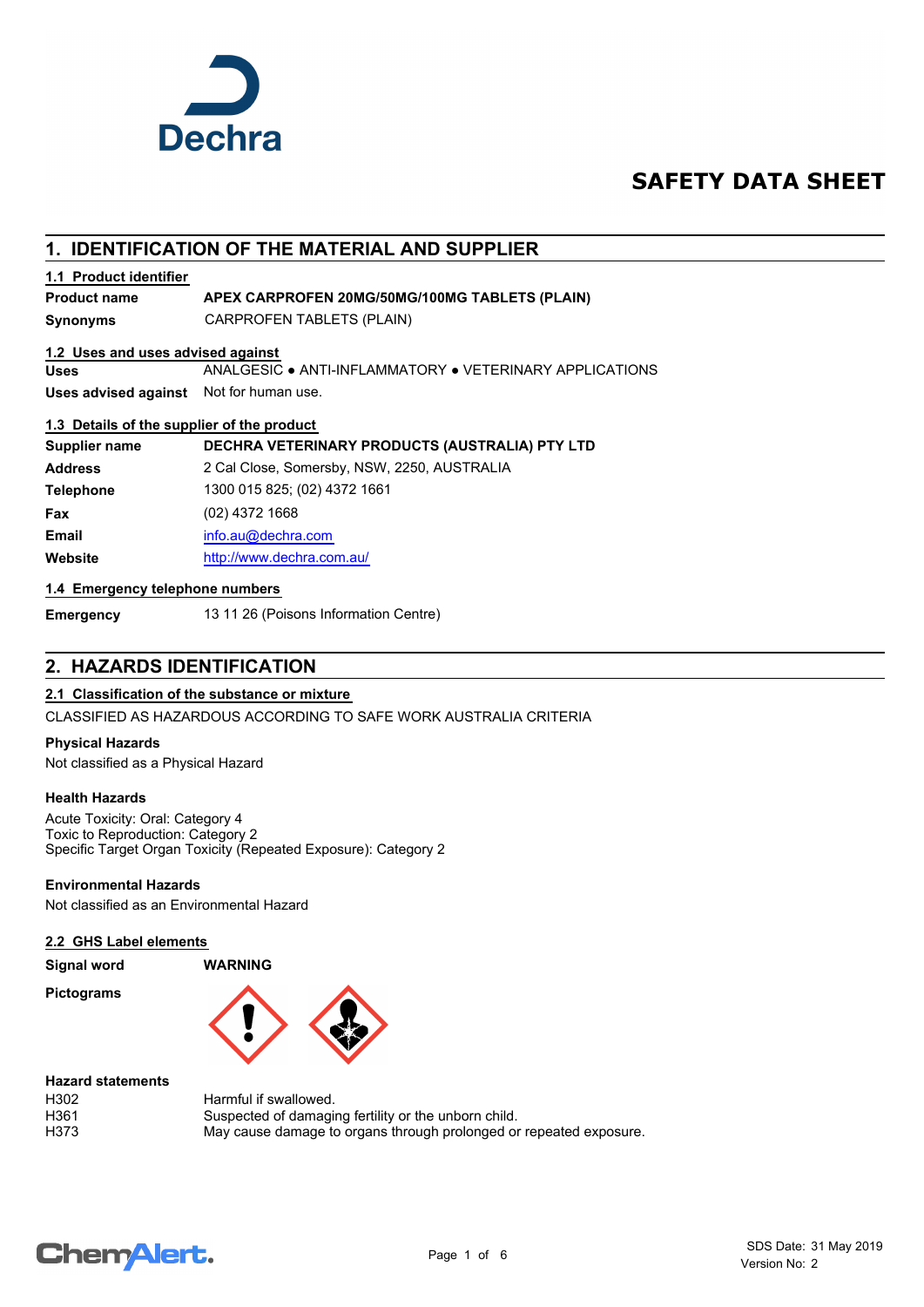## **PRODUCT NAME APEX CARPROFEN 20MG/50MG/100MG TABLETS (PLAIN)**

| <b>Prevention statements</b><br>P <sub>201</sub><br>P <sub>202</sub><br>P <sub>260</sub><br>P <sub>264</sub><br>P <sub>270</sub><br>P <sub>281</sub> | Obtain special instructions before use.<br>Do not handle until all safety precautions have been read and understood.<br>Do not breathe dust/fume/gas/mist/vapours/spray.<br>Wash thoroughly after handling.<br>Do not eat, drink or smoke when using this product.<br>Use personal protective equipment as required. |
|------------------------------------------------------------------------------------------------------------------------------------------------------|----------------------------------------------------------------------------------------------------------------------------------------------------------------------------------------------------------------------------------------------------------------------------------------------------------------------|
| <b>Response statements</b><br>$P301 + P312$<br>$P308 + P313$<br>P330                                                                                 | IF SWALLOWED: Call a POISON CENTER or doctor/physician if you feel unwell.<br>IF exposed or concerned: Get medical advice/attention.<br>Rinse mouth.                                                                                                                                                                 |
| <b>Storage statements</b><br>P405                                                                                                                    | Store locked up.                                                                                                                                                                                                                                                                                                     |
| <b>Disposal statements</b><br>P <sub>501</sub>                                                                                                       | Dispose of contents/container in accordance with relevant regulations.                                                                                                                                                                                                                                               |
|                                                                                                                                                      |                                                                                                                                                                                                                                                                                                                      |

## **2.3 Other hazards**

No information provided.

# **3. COMPOSITION/ INFORMATION ON INGREDIENTS**

## **3.1 Substances / Mixtures**

| Ingredient                | <b>CAS Number</b> | <b>EC Number</b> | Content                         |
|---------------------------|-------------------|------------------|---------------------------------|
| ' CARPROFEN               | 53716-49-7        | 258-712-4        | $^{\circ}$ 15 to 20% $^{\circ}$ |
| NON HAZARDOUS INGREDIENTS | Not Available     | Not Available    | Remainder                       |

## **4. FIRST AID MEASURES**

### **4.1 Description of first aid measures**

If in eyes, hold eyelids apart and flush continuously with running water. Continue flushing until advised to stop by a Poisons Information Centre, a doctor, or for at least 15 minutes. **Eye Inhalation** If inhaled, remove from contaminated area. Apply artificial respiration if not breathing. If skin or hair contact occurs, remove contaminated clothing and flush skin and hair with running water. Continue flushing with water until advised to stop by a Poisons Information Centre or a doctor. **Skin** For advice, contact a Poisons Information Centre on 13 11 26 (Australia Wide) or a doctor (at once). If swallowed, do not induce vomiting. Rinse mouth out with water and give plenty of water to drink. **Ingestion First aid facilities** Eye wash facilities and safety shower are recommended.

## **4.2 Most important symptoms and effects, both acute and delayed**

See Section 11 for more detailed information on health effects and symptoms.

#### **4.3 Immediate medical attention and special treatment needed**

Treat symptomatically.

# **5. FIRE FIGHTING MEASURES**

#### **5.1 Extinguishing media**

Use an extinguishing agent suitable for the surrounding fire.

## **5.2 Special hazards arising from the substance or mixture**

Non flammable. May evolve carbon oxides and hydrocarbons when heated to decomposition. May evolve nitrogen oxides and sulphur oxides when heated to decomposition.

#### **5.3 Advice for firefighters**

Treat as per requirements for surrounding fires. Evacuate area and contact emergency services. Remain upwind and notify those downwind of hazard. Wear full protective equipment including Self Contained Breathing Apparatus (SCBA) when combating fire. Use waterfog to cool intact containers and nearby storage areas.

## **5.4 Hazchem code**

None allocated.

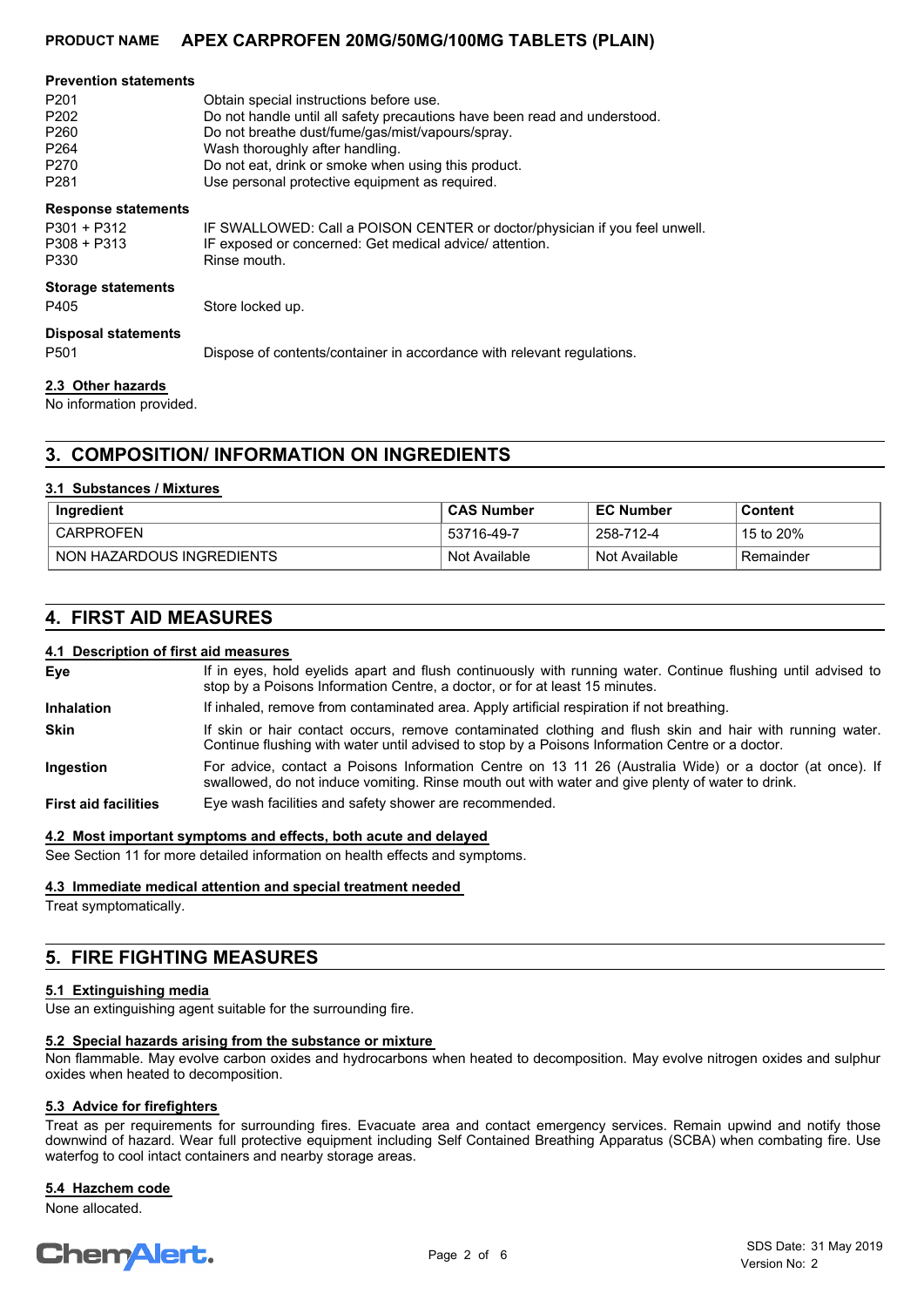# **6. ACCIDENTAL RELEASE MEASURES**

## **6.1 Personal precautions, protective equipment and emergency procedures**

Wear Personal Protective Equipment (PPE) as detailed in section 8 of the SDS.

## **6.2 Environmental precautions**

Prevent product from entering drains and waterways.

### **6.3 Methods of cleaning up**

If spilt, collect and reuse where possible.

## **6.4 Reference to other sections**

See Sections 8 and 13 for exposure controls and disposal.

# **7. HANDLING AND STORAGE**

## **7.1 Precautions for safe handling**

Before use carefully read the product label. Use of safe work practices are recommended to avoid eye or skin contact and inhalation. Observe good personal hygiene, including washing hands before eating. Prohibit eating, drinking and smoking in contaminated areas.

## **7.2 Conditions for safe storage, including any incompatibilities**

Store in a cool, dry, well marked area, removed from foodstuffs and other drugs. Storage areas and containers should be clearly marked for drug holding, protected from light, freezing or physical damage and tightly sealed when not in use. Keep out of reach of children. Store below 30°C.

## **7.3 Specific end uses**

No information provided.

# **8. EXPOSURE CONTROLS / PERSONAL PROTECTION**

## **8.1 Control parameters**

## **Exposure standards**

No exposure standards have been entered for this product.

#### **Biological limits**

No biological limit values have been entered for this product.

## **8.2 Exposure controls**

**Engineering controls** Avoid inhalation. Use in well ventilated areas.

#### **PPE**

| At high dust levels, wear dust-proof goggles.                  |  |  |
|----------------------------------------------------------------|--|--|
| Wear latex gloves.                                             |  |  |
| Wear coveralls.                                                |  |  |
| At high dust levels, wear a Class P1 (Particulate) respirator. |  |  |
|                                                                |  |  |



# **9. PHYSICAL AND CHEMICAL PROPERTIES**

# **9.1 Information on basic physical and chemical properties**

| Appearance           | <b>WHITE SOLID</b>   |
|----------------------|----------------------|
| Odour                | <b>SLIGHT ODOUR</b>  |
| Flammability         | <b>NON FLAMMABLE</b> |
| <b>Flash point</b>   | <b>NOT RELEVANT</b>  |
| <b>Boiling point</b> | <b>NOT AVAILABLE</b> |
| <b>Melting point</b> | <b>NOT AVAILABLE</b> |
|                      | <b>NOT AVAILABLE</b> |

# **ChemAlert.**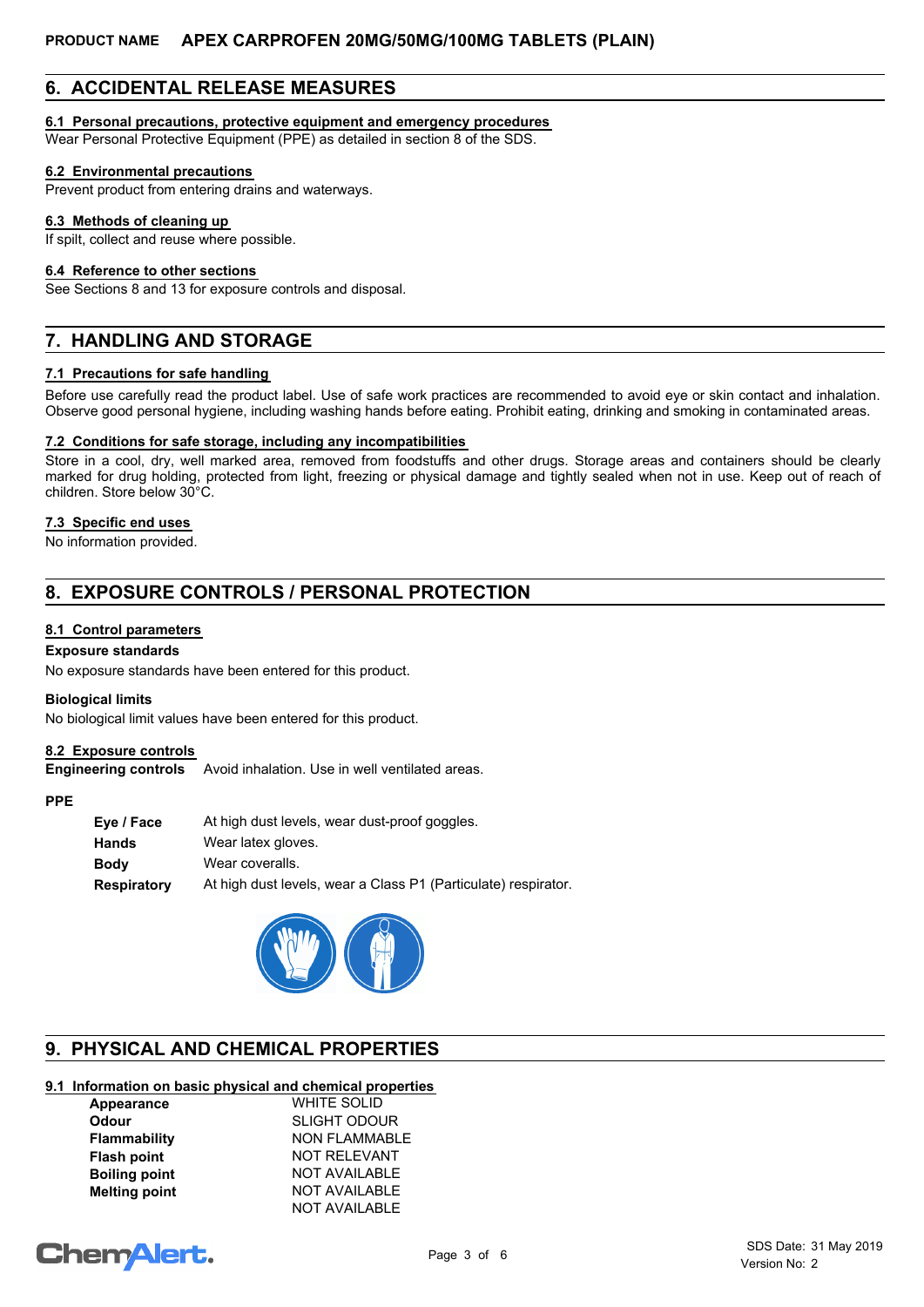## **PRODUCT NAME APEX CARPROFEN 20MG/50MG/100MG TABLETS (PLAIN)**

## **9.1 Information on basic physical and chemical properties**

| NOT AVAII ABI F      |
|----------------------|
| <b>NOT AVAILABLE</b> |
| NOT AVAII ABI F      |
| NOT AVAII ABI F      |
| <b>NOT AVAILABLE</b> |
| <b>NOT RELEVANT</b>  |
| NOT RFI FVANT        |
| NOT AVAII ABI F      |
| NOT AVAII ABI F      |
| NOT AVAII ABI F      |
| <b>NOT AVAILABLE</b> |
| <b>NOT AVAILABLE</b> |
| <b>NOT AVAILABLE</b> |
| <b>NOT AVAILABLE</b> |
|                      |

# **10. STABILITY AND REACTIVITY**

## **10.1 Reactivity**

Carefully review all information provided in sections 10.2 to 10.6.

## **10.2 Chemical stability**

Stable under recommended conditions of storage.

## **10.3 Possibility of hazardous reactions**

Polymerization will not occur.

## **10.4 Conditions to avoid**

Avoid contact with incompatible substances.

## **10.5 Incompatible materials**

Compatible with most commonly used materials.

### **10.6 Hazardous decomposition products**

May evolve carbon oxides and hydrocarbons when heated to decomposition. May evolve nitrogen oxides and sulphur oxides when heated to decomposition.

# **11. TOXICOLOGICAL INFORMATION**

## **11.1 Information on toxicological effects**

**Acute toxicity**

This product is used in veterinary applications. Use safe work practices to avoid eye contact, prolonged skin contact and ingestion. Refer to medical doctor/specialist for advice regarding adverse side effects. Harmful if swallowed.

#### **Information available for the ingredients:**

| Ingredient                         |                                                                                  | Oral LD50      | <b>Dermal LD50</b> | <b>Inhalation LC50</b> |
|------------------------------------|----------------------------------------------------------------------------------|----------------|--------------------|------------------------|
| <b>CARPROFEN</b>                   |                                                                                  | 74 mg/kg (rat) | --                 | $\qquad \qquad$        |
| <b>Skin</b>                        | Contact may result in irritation, redness and rash.                              |                |                    |                        |
| Eye                                | Contact may result in irritation, lacrimation, pain, redness and conjunctivitis. |                |                    |                        |
| <b>Sensitisation</b>               | Not classified as causing skin or respiratory sensitisation.                     |                |                    |                        |
| <b>Mutagenicity</b>                | Not classified as a mutagen.                                                     |                |                    |                        |
| Carcinogenicity                    | Not classified as a carcinogen.                                                  |                |                    |                        |
| <b>Reproductive</b>                | Suspected of damaging the unborn child.                                          |                |                    |                        |
| STOT - single<br>exposure          | Over exposure may result in irritation of the nose and throat, with coughing.    |                |                    |                        |
| <b>STOT - repeated</b><br>exposure | May cause damage to organs through prolonged or repeated exposure.               |                |                    |                        |
| <b>Aspiration</b>                  | Not classified as causing aspiration.                                            |                |                    |                        |

# **ChemAlert.**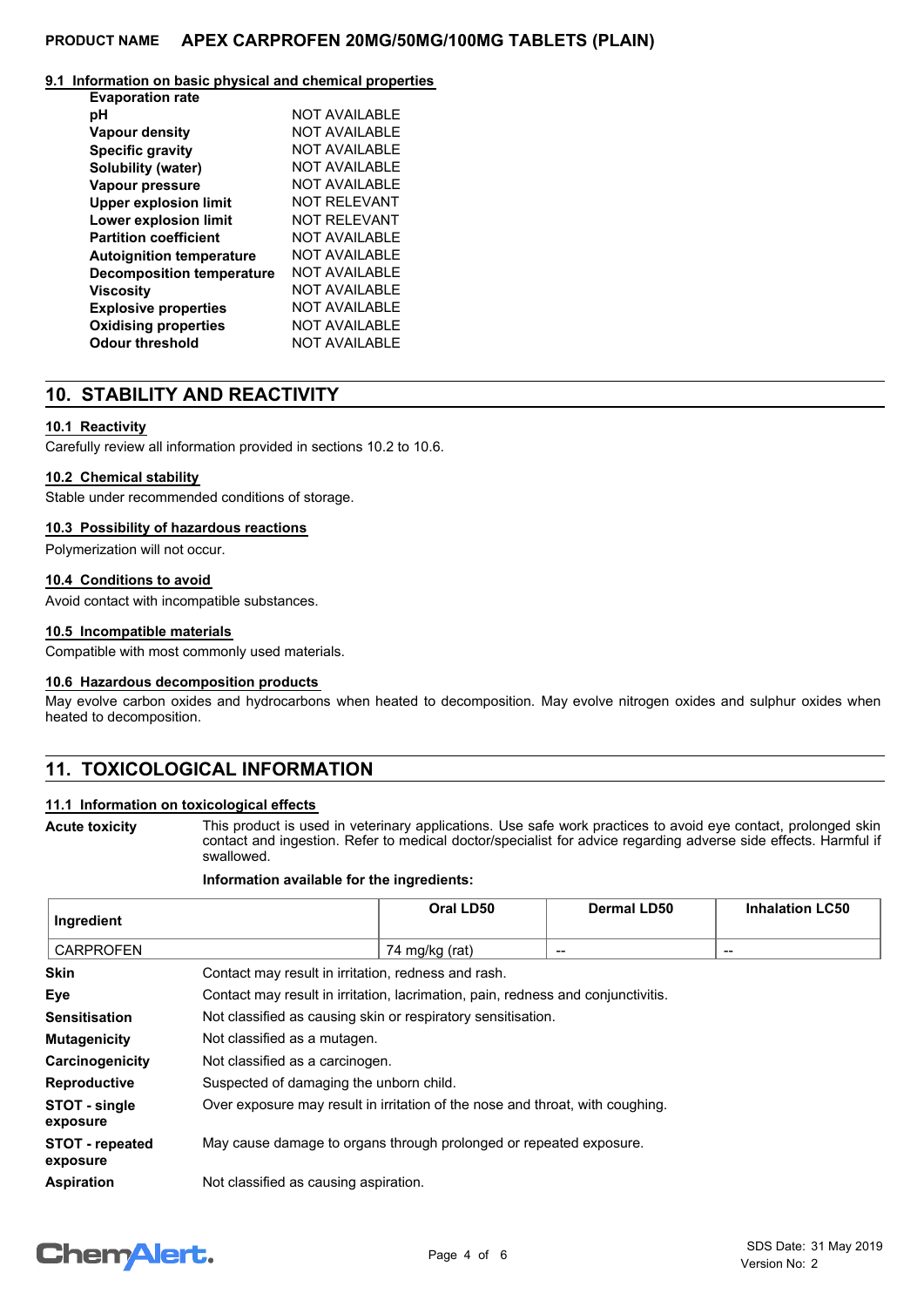# **12. ECOLOGICAL INFORMATION**

## **12.1 Toxicity**

No information provided.

**12.2 Persistence and degradability**

No information provided.

### **12.3 Bioaccumulative potential**

No information provided.

## **12.4 Mobility in soil**

No information provided.

# **12.5 Other adverse effects**

No information provided.

# **13. DISPOSAL CONSIDERATIONS**

## **13.1 Waste treatment methods**

For small quantities, collect and place in sealable containers. Dispose of, as with other clinical waste, by high temperature incineration (recommended > 1100°C). Burial to landfill may be acceptable, but only at an approved and licensed waste disposal site. **Waste disposal**

Legislation **Dispose of in accordance with relevant local legislation.** 

# **14. TRANSPORT INFORMATION**

## **NOT CLASSIFIED AS A DANGEROUS GOOD BY THE CRITERIA OF THE ADG CODE, IMDG OR IATA**

|                                     | <b>LAND TRANSPORT (ADG)</b> | <b>SEA TRANSPORT (IMDG / IMO)</b> | AIR TRANSPORT (IATA / ICAO) |
|-------------------------------------|-----------------------------|-----------------------------------|-----------------------------|
| 14.1 UN Number                      | None allocated.             | None allocated.                   | None allocated.             |
| 14.2 Proper<br><b>Shipping Name</b> | None allocated.             | None allocated.                   | None allocated.             |
| 14.3 Transport<br>hazard class      | None allocated.             | None allocated.                   | None allocated.             |
| 14.4 Packing Group                  | None allocated.             | None allocated.                   | None allocated.             |

#### **14.5 Environmental hazards**

Not a Marine Pollutant

#### **14.6 Special precautions for user**

**Hazchem code** None allocated.

# **15. REGULATORY INFORMATION**

#### **15.1 Safety, health and environmental regulations/legislation specific for the substance or mixture**

Classified as a Schedule 4 (S4) Standard for the Uniform Scheduling of Medicines and Poisons (SUSMP). **Poison schedule AUSTRALIA: AICS (Australian Inventory of Chemical Substances)** All components are listed on AICS, or are exempt. **Inventory listings** Safework Australia criteria is based on the Globally Harmonised System (GHS) of Classification and Labelling of Chemicals. **Classifications APVMA Numbers** 57618 ● 58311 ● 58316

## **16. OTHER INFORMATION**

#### **Additional information**